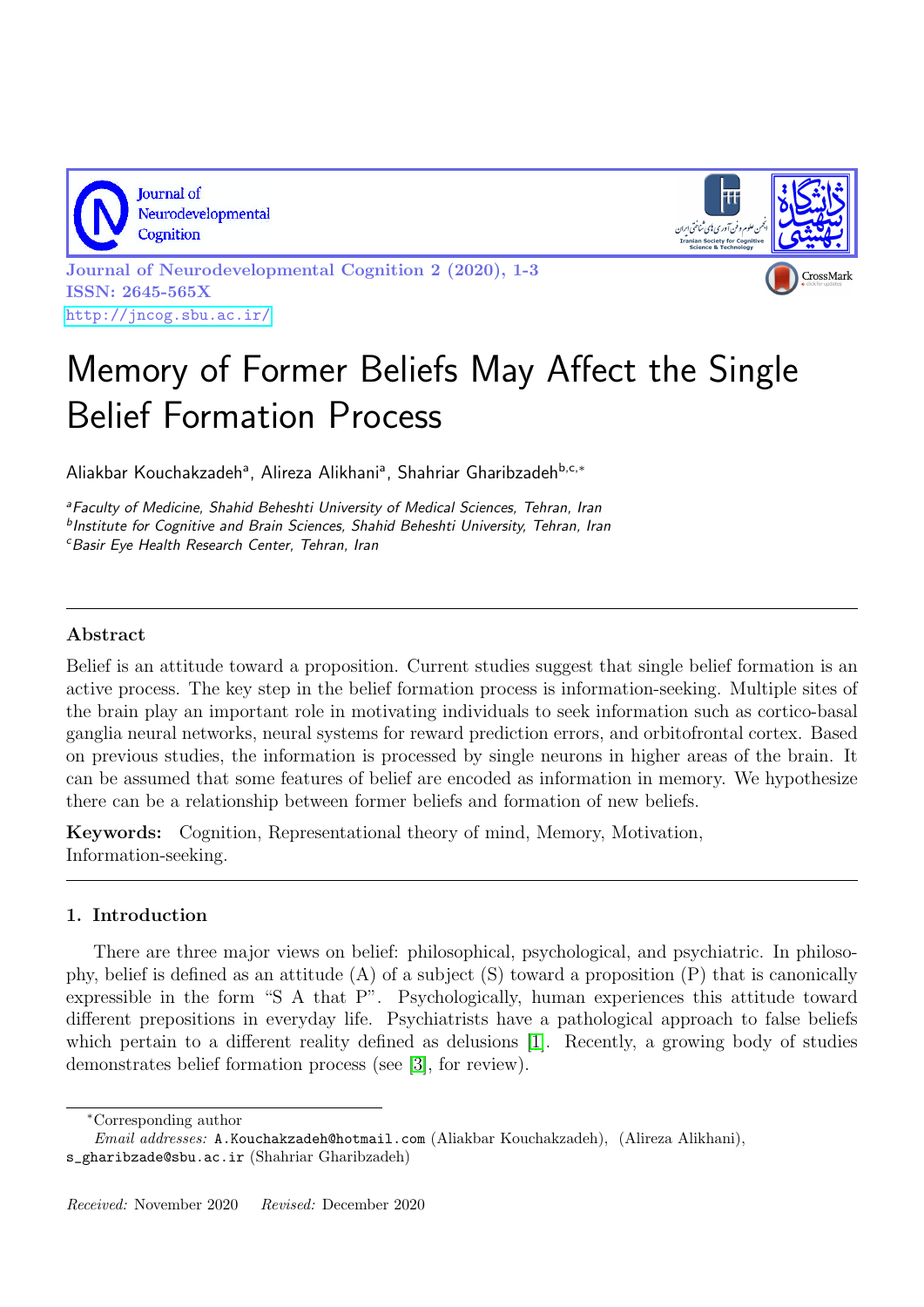

<span id="page-1-0"></span>Figure 1: Theoretical Scheme for a Single Belief Formation Process.

Based on previous studies, it is suggested that the single belief formation process (SBFP) is an active process that needs the cooperation of different human brain parts. The key step in the SBFP is gathering needed information. There should be a motivation for information seeking. In order to find a motivating reason, it is suggested that individuals seek information providing internal or external rewards. Resolving uncertainty and producing positive emotions are the main internal rewards. Under uncertainty, cortico-basal ganglia (CBG) neural network including anterior cingulate cortex, dorsal striatum, and anterior and ventral pallidum become activated during individuals' informationseeking. The information itself can be equivalent to primary external rewards, e.g. food, water, etc. There are neural systems for information-related reward prediction errors (RPEs) as bloodoxygen-level-dependent signals in dopamine-rich midbrain regions and their prominent reward-related projection targets. Orbitofrontal cortex (OFC) plays an important role in valuing different kinds of rewards based on the situation. The OFC prioritize information seeking when human is curious and needs information. After receiving enough sensory perceptions, single neurons in higher brain areas begin processing, and eventually a belief is formed (Figure [1\)](#page-1-0) [\[3\]](#page-2-1). There is also a psychological opinion suggesting that the violations of expectations trigger SBFP [\[2\]](#page-2-2).

As mentioned, information in form of perceptions is processed by single neurons in higher brain areas at final stages of SBFP. It is our claim that some features of belief can be encoded as information in memory, although the property –explicit or implicit- of this encoded information is not well understood. According to the principles of brain plasticity in learning, memory gets updated through the life [\[4\]](#page-2-3). Although there is no well-defined model for the relationship between former beliefs and memory, in our view there can be a relation. Inconsistency of beliefs and the ability to reconsider them may be a clue for this relationship. To clarify this relationship, clinical studies on belief formation could be done in patients with memory disorders.

As mentioned before, there is an opinion that violations of expectations serve as the first step for information seeking motivation and starting a new SBFP. But, what is the expectation? Is it constructed based on a number of former beliefs? Is there any connection between former beliefs as a type of high-value memory and primers of the SBFP? Do former beliefs change the value of the information-seeking step in our mind? We hypothesize a theoretical interconnection between former beliefs and motives related to the SBFP (Figure [2\)](#page-2-4).